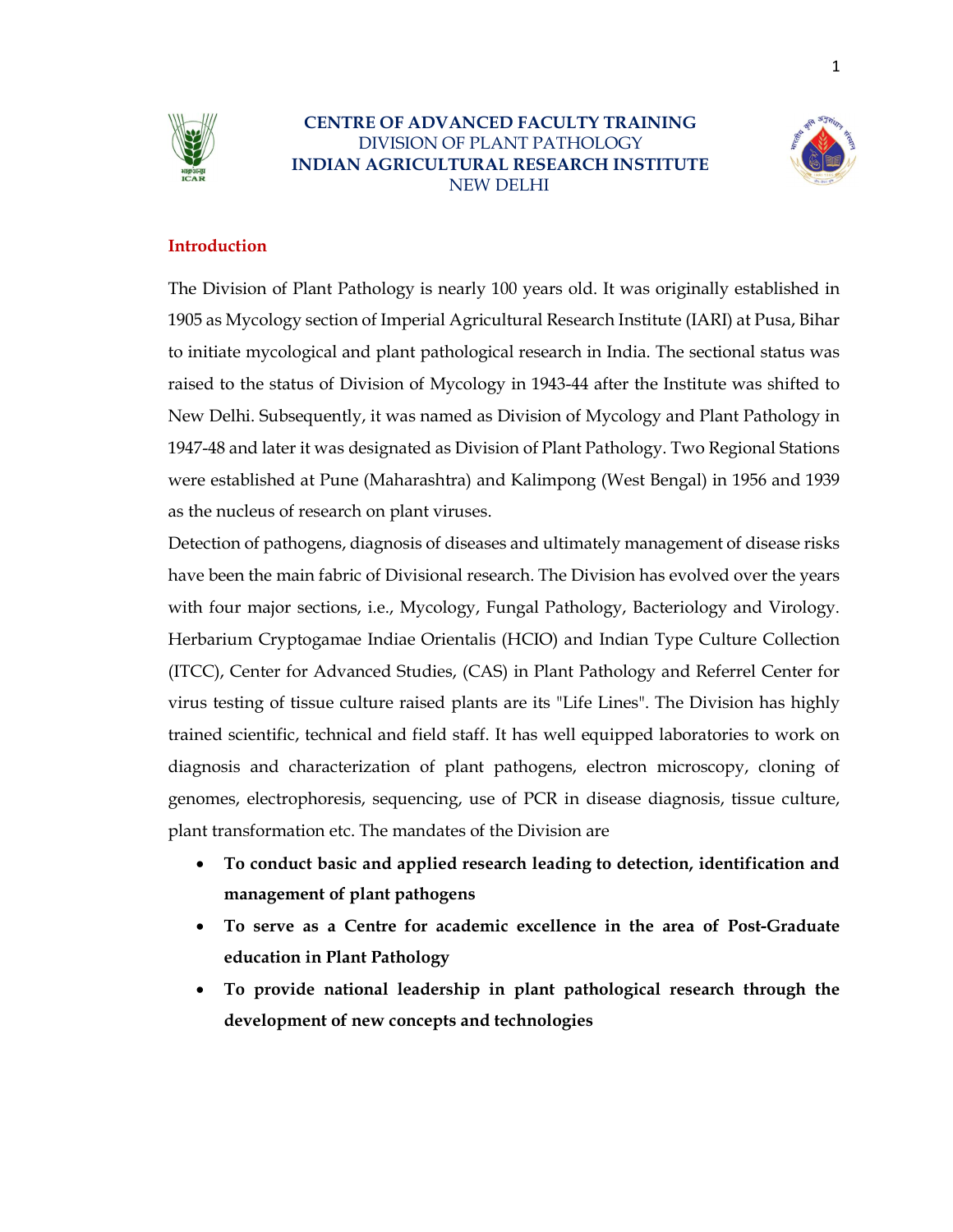# Objective of CAFT

CAFT in Plant Pathology, Division of Plant Pathology, Indian Agricultural Research Institute envisages imparting advanced training to the scientists and academic staff within the National Agricultural Research and Education System in the country to upgrade their skills in frontier areas of Plant Pathology.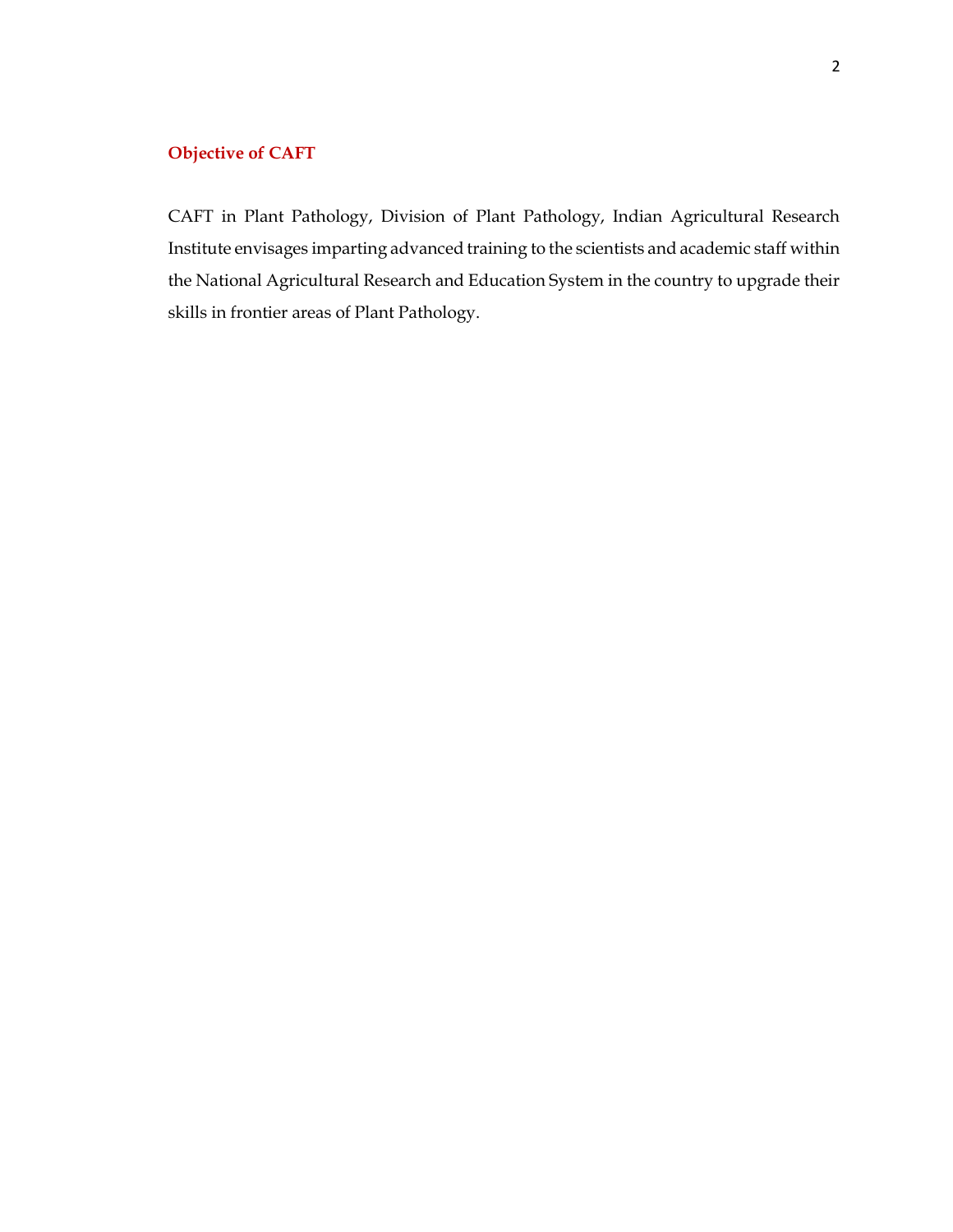| S.No.                   | Name                                    | Designation                |  |  |  |
|-------------------------|-----------------------------------------|----------------------------|--|--|--|
|                         | <b>Fungal Pathology</b>                 |                            |  |  |  |
| $\mathbf{1}$            | Dr. Rashmi Aggarwal<br>Head             |                            |  |  |  |
| $\overline{2}$          | Dr. Robin Gogoi                         | <b>Principal Scientist</b> |  |  |  |
| 3                       | Dr. Parimal Sinha                       | Principal Scientist        |  |  |  |
| $\overline{\mathbf{4}}$ | Dr. M.S. Saharan                        | <b>Principal Scientist</b> |  |  |  |
| 5                       | Dr. V. Shanmugam                        | Principal scientist        |  |  |  |
| 6                       | Dr. Laxman Prasad                       | Principal scientist        |  |  |  |
| 7                       | Dr. Bishnu Maya                         | Senior Scientist           |  |  |  |
| 8                       | Dr. Malkhan Singh Gurjar                | Scientist (Sr. Scale)      |  |  |  |
| 9                       | Dr. Vaibhav K. Singh                    | Scientist (Sr. Scale)      |  |  |  |
| 10                      | Scientist (Sr. Scale)<br>Dr. G. Prakash |                            |  |  |  |
| 11                      | Dr. Srinivasa N.                        | Scientist (Sr. Scale)      |  |  |  |
| 12                      | Scientist<br>Dr. Shumaila Shahid        |                            |  |  |  |
|                         | <b>Plant Virology</b>                   |                            |  |  |  |
| 13                      | Dr. K. B. Pun                           | Principal Scientist        |  |  |  |
| 14                      | Dr. V. K. Baranwal                      | Professor                  |  |  |  |
| 15                      | Dr. Bikash Mandal                       | <b>Principal Scientist</b> |  |  |  |
| 16                      | Dr. G. P. Rao                           | <b>Principal Scientist</b> |  |  |  |
| 17                      | Dr. Kajal Kumar Biswas                  | Principal Scientist        |  |  |  |
| 18                      | Dr. R. P. Pant                          | Principal Scientist        |  |  |  |
| 19                      | Dr. Anirban Roy                         | Principal Scientist        |  |  |  |
| 20                      | Dr R. K. Saritha                        | Scientist (Sr. Scale)      |  |  |  |
| 21                      | Dr Amalendu Ghosh                       | Scientist (Sr. Scale)      |  |  |  |
| 22                      | Dr. Basavaraj                           | Scientist (Sr. Scale)      |  |  |  |
| <b>Bacteriology</b>     |                                         |                            |  |  |  |
| 23                      | Dr. A. Kumar                            | <b>Principal Scientist</b> |  |  |  |
| 24                      | Dr. Dinesh Singh                        | <b>Principal Scientist</b> |  |  |  |
| 25                      | Dr. Kalyan Kr. Mondal                   | <b>Principal Scientist</b> |  |  |  |
| 26                      | Mrs Hemavati R.<br>Scientist            |                            |  |  |  |
| Mycology                |                                         |                            |  |  |  |
| 27                      | Dr. T. Prameela Devi                    | Principal Scientist        |  |  |  |
| 28                      | Dr T.K. Bug                             | Principal Scientist        |  |  |  |
| 29                      | Dr. Deeba Kamil                         | Senior Scientist           |  |  |  |
| 30                      | Dr. Amrita Das                          | Scientist (Sr. Scale)      |  |  |  |

# Scientists at Division of Plant Pathology, IARI (as on 24 Jan 2020)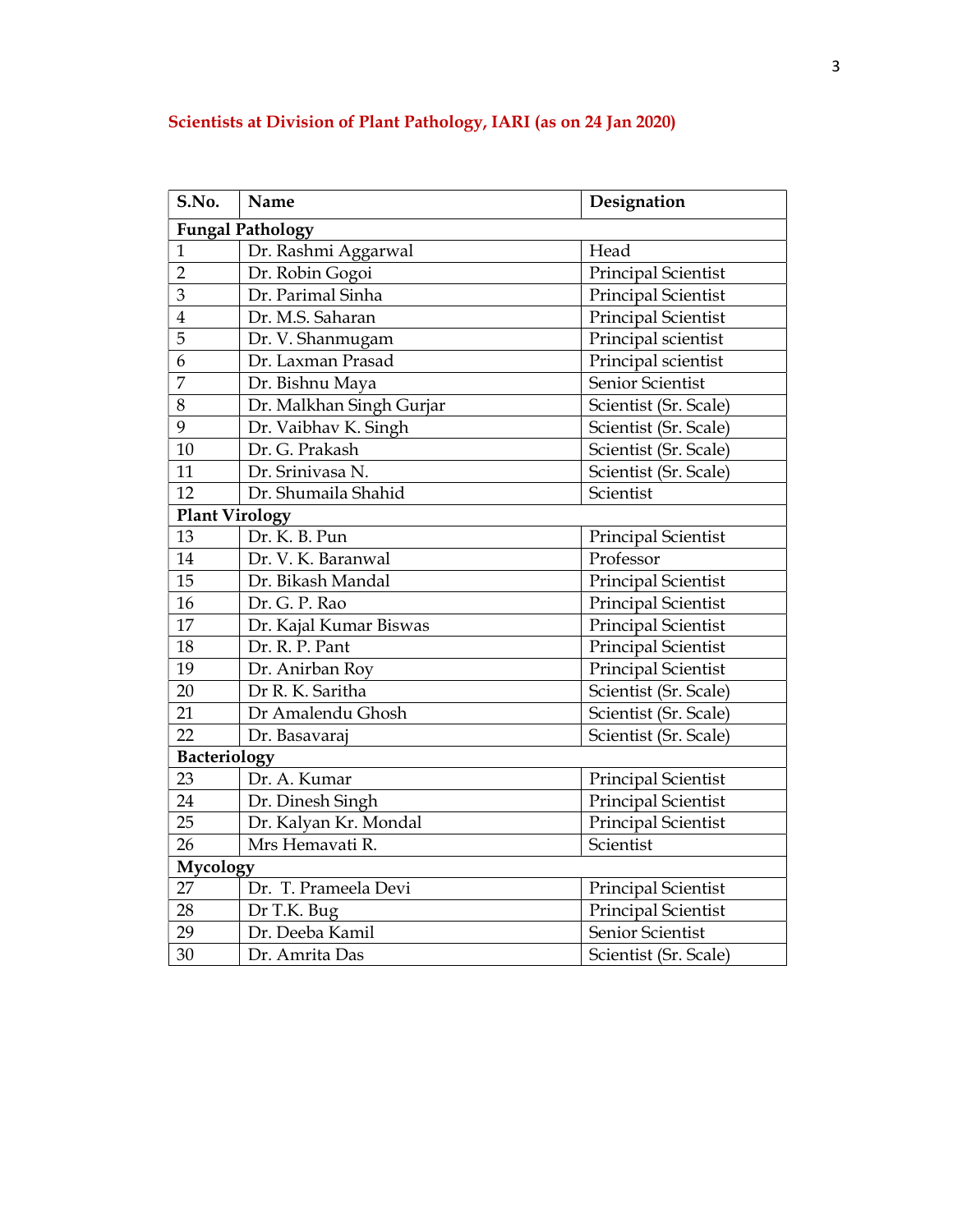#### Human Resource Development:

| Year    | No. of         | Topic                                                                                                        | No.<br>$\vert$ of $\vert$ | No. of participants |          |
|---------|----------------|--------------------------------------------------------------------------------------------------------------|---------------------------|---------------------|----------|
|         | training       |                                                                                                              | triangle(s)               | Internal            | External |
|         |                |                                                                                                              |                           |                     |          |
| 2017-18 | $\overline{2}$ | Whole genome<br>sequencing of<br>plant pathogens-<br>Methods and<br>Applications                             | 25                        | $\mathbf{1}$        | 24       |
|         |                | Use of<br>biotechnological<br>and<br>conventional<br>tools in<br>understanding<br>virus-host<br>interactions | 23                        |                     | 23       |
| 2018-19 | $\mathbf{1}$   | Advances in<br>biological<br>control of plant<br>diseases                                                    | 22                        |                     | 22       |
| 2019-20 | $\mathbf{1}$   | disease<br>Plant<br>for<br>monitoring<br>timely<br>management<br>options                                     | 18                        | $\mathbf{1}$        | 17       |

Particulars of CAFT programme for HRD conducted during 2017-20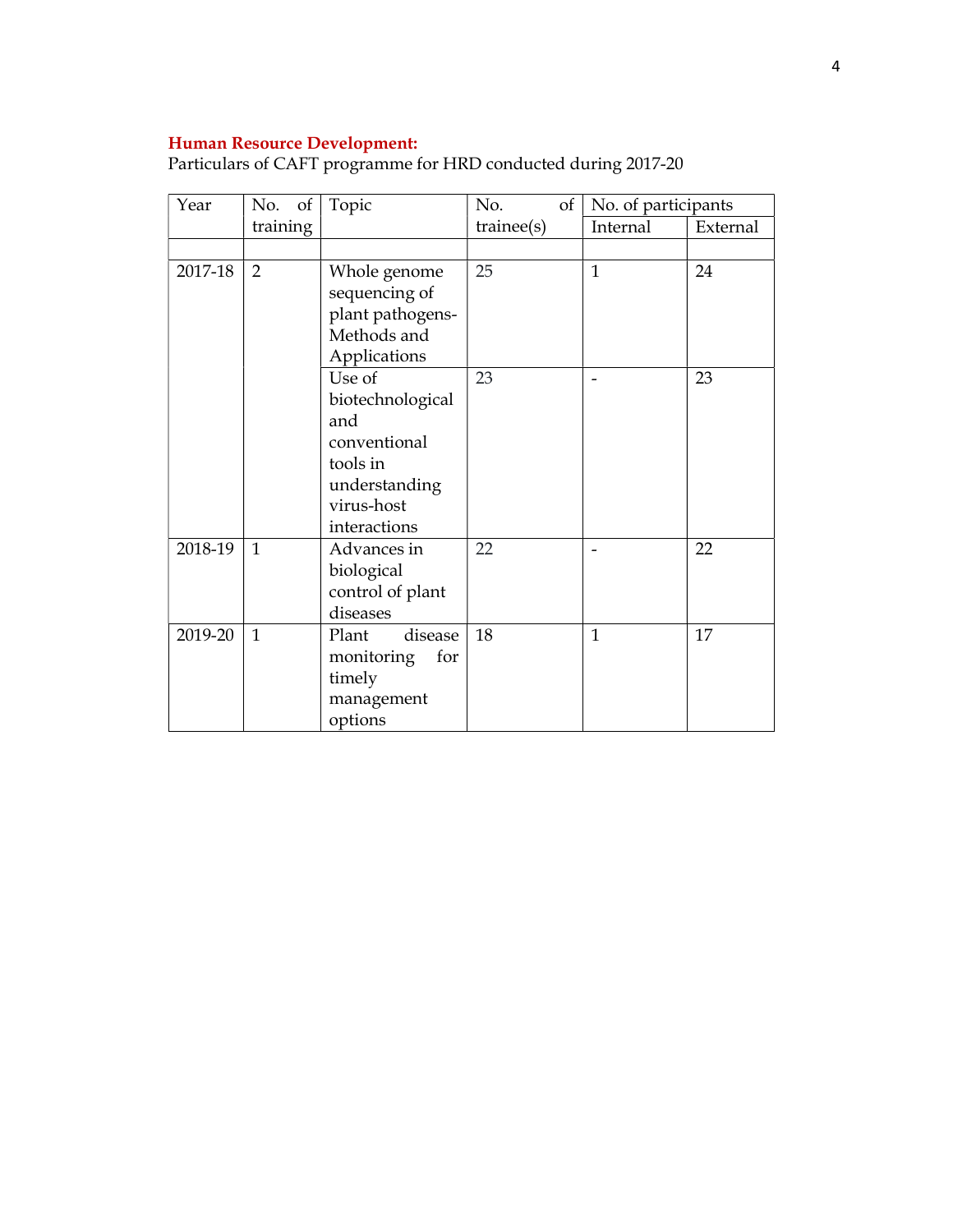# Infrastructure development (equipment etc.)

| Year    | 2016-17 | 2017-18      | 2018-19 |
|---------|---------|--------------|---------|
| Library | -       | Rs<br>32,486 | --      |
|         |         | (books)      |         |

# Awards and Recognition

# 2017-18

| Faculty              | Name of the Award                                     |
|----------------------|-------------------------------------------------------|
| Dr Rashmi Aggarwal   | Outlook Agriculture Conclave and Innovation Awards    |
| Dr. V. K. Baranwal   | Best teacher Award, IARI, New Delhi                   |
| Dr. Bikash Mandal    | Fellow, West Bengal Academy of Science and Technology |
|                      | Fellow, National Academy of Biological Sciences       |
| T. Prameela Devi     | Dr. A. K. Sorbhoy memorial lecture award              |
| Dr. Kalyan K. Mondal | <b>SARP Associate Award 2017</b>                      |

# 2018-19

| <b>Faculty</b>      | Name of the Award                                     |
|---------------------|-------------------------------------------------------|
| Dr. Rashmi Aggarwal | NAAS Fellow, Pathologist of Distinction (PoD) by APS, |
|                     | Nanaji Deshmukh ICAR Team Award, Wajid Khan Award     |
|                     | for outstanding contribution in Plant Pathology       |
| Dr V K Baranwal     | Sharda Lele Award                                     |
| Dr. GP Rao          | S.N. Dasgupta Memorial Award                          |
| Dr. M. S. Saharan   | Borlaug Global Rust Initiative Gene Stewardship Award |
|                     | Dr. K. C. Mehta and Dr Manoranjan Mitra Award         |
| Dr. Vaibhav K Singh | Nanaji Deshmukh ICAR Team Award                       |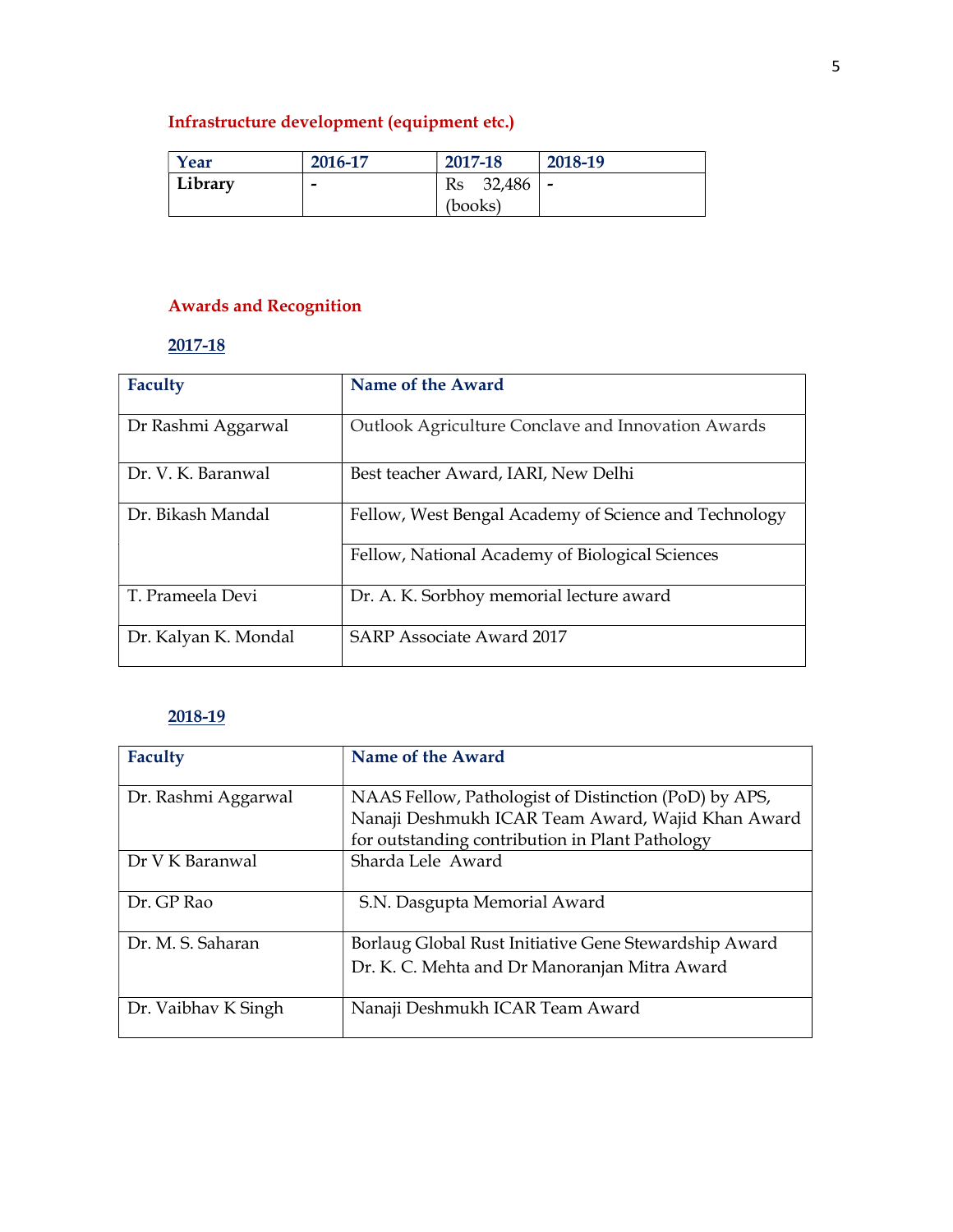#### 2019-20

| Faculty          | Name of the Award                           |  |
|------------------|---------------------------------------------|--|
| Dr M S Saharan   | Sh. V. P. Gokhale Award                     |  |
| Dr GP Rao        | SN Das Gupta Award                          |  |
|                  | Fellow of Royal Association for Science led |  |
|                  | Socio Cultural Development                  |  |
| Dr Bikash Mandal | Dr BP Pal Memorial NABS Best Scientist      |  |
|                  | Award                                       |  |

#### Publications

## 2017-18

- 1. Aggarwal, R., Sharma, S., Gupta, S., Manjunatha, C., Singh, V. K. and Kulshreshtha, D (2017). Gene based analysis of Puccinia species and development of PCR based marker for the detection of Puccinia striiformis f. sp.tritici causing yellow rust of wheat, Journal of General Plant Pathology 83 (4) 205–215.
- 2. Aggarwal, R., Sharma, S.,Manjunatha, C., Kulshrestha, D., and Singh, V. K (2017). Development and validation of a novel and Rapid detection assay for Puucinia striiformis tritici causing stripe rust of wheat based on Loop Mediated Isothermal Amplification. Australasian Plant Pathology 46:577–583.
- 3. Agisha V. N., Eapen S.J., Monica V., N. Sheoran, V. Munjal, R. Suseelabhaiand A. Kumar (2017) Plant endophytic Pseudomonas putida BP25 induces expression of defense genes in black pepper roots: Deciphering through suppression subtractive hybridization analysis Physiological and Molecular Plant Pathology (Elsevier) 100:106-116 (https://doi.org/10.1016/j.pmpp.2017.07.006)
- 4. Asharani Patel, A. Kumar, Kuleshwar Prasad Sahu, Neelam Sheoran, Vibhuti Munjal (2017) Bacterial Volatile Compounds: Unexplored bacterial molecule and their roles in agriculture Cutting Edge 7 (8): 9-13
- 5. Bahukhandi D., N. Manjunatha, D. Vijay and H. V. Singh. (2017). Effect of seed treatments and storage containers on seed quality of berseem (Trifolium alexandrinum L.), Range Mgmt. & Agroforestry 38 (2): 227-233. (NAAS Rating 6.4).
- 6. Balamurugan A, Kumar A, MuthamilanM, Sakthivel K, Vibhuti M, Ashajyothi M, Sheoran N, Kamalakannan A, Shanthi A, Arumugam T (2017) Outbreak of tomato wilt caused by Ralstonia solanacearum in Tamil Nadu, India and elucidation of its genetic relationship using multilocus sequence typing (MLST), European Journal of Plant Pathology, 10.1007/s10658-017-1414-3
- 7. Barman, K., Asrey, R., Singh, D., Patel, V.B., Sharma, S. (2017). Effect of Pseudomonas fluorescens formulations on decay and quality of mango (Mangifera indica) fruits during storage. Indian Journal of Agricultural Sciences 87 (9): 1214–1218.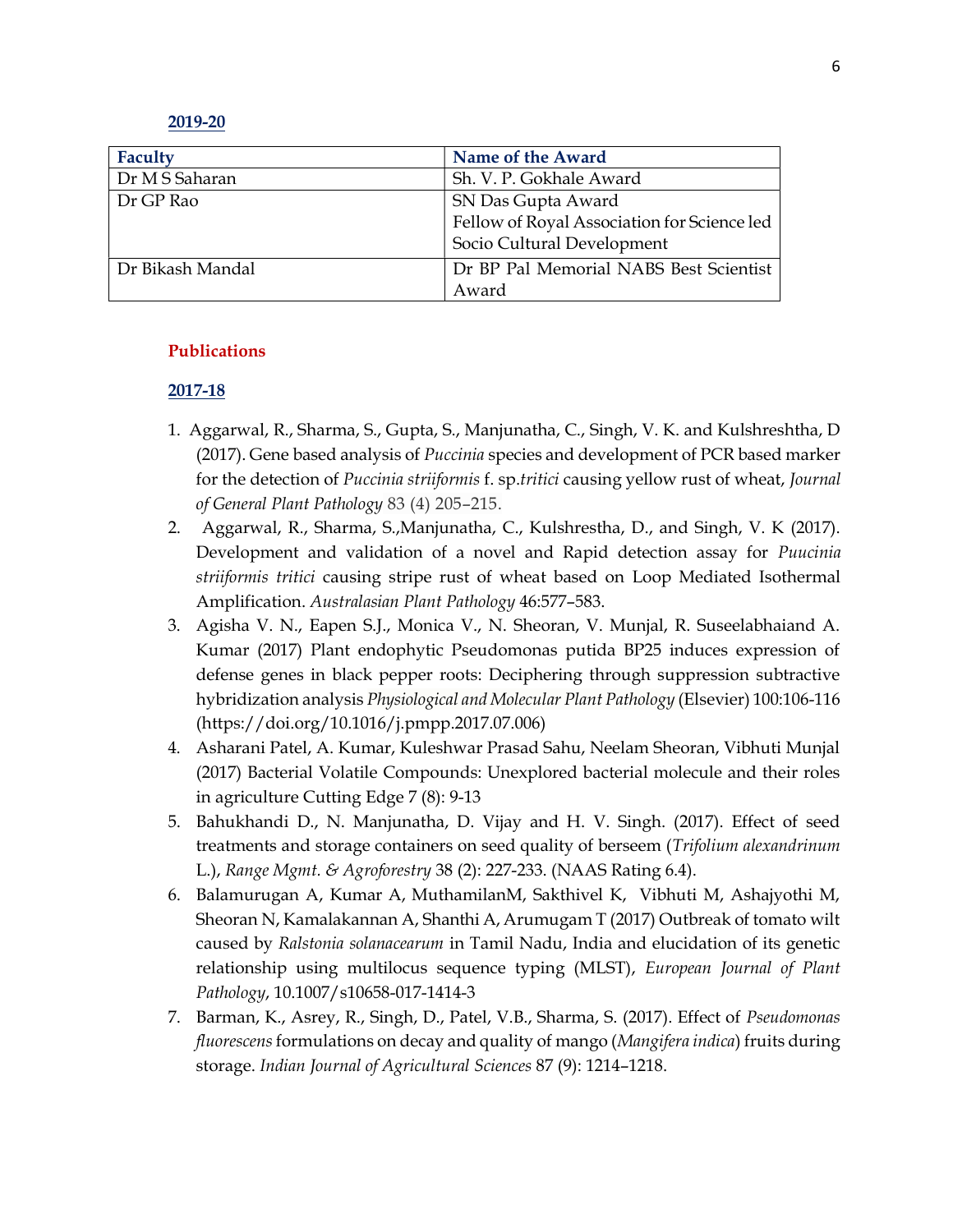- 8. Basavaraj, Kumar A., Holkar S. K., Jain R. K. and Mandal B. (2017). First Report of Groundnut bud necrosis virus Infecting Periwinkle (Catharanthus roseus) in India. Plant Disease, https://doi.org/10.1094/PDIS-02-17-0259-PDN. NAAS rating 9.19
- 9. Bashyal BM, Rawat K, Sharma S, Kulshreshtha D, Gopala Krishnan S, Singh AK, Dubey H, Solanke AU, Sharma TR and Aggarwal R (2017). Whole Genome Sequencing of Fusariumfujikuroi Provides Insight into the Role of Secretory Proteins and Cell Wall Degrading Enzymes in Causing Bakanae Disease of Rice. Front. Plant Sci. 8:2013. doi: 10.3389/fpls.2017.02013
- 10. Bashyal, B. M., Rawat, K., Singh, D., Gopala S. K., Singh, A. K., Singh, N. K and Aggarwal, R. (2017). Screening and identification of new sources of resistance to sheath blight in wild rice accessions. Indian Journal of Genetics and Plant Breeding, 77 (3): 341-347.
- 11. Bashyal, B.M., Kharayat, B.S., Kumar, J., Dubey, S.C. and Aggarwal, R. (2017).An improved method for rapid isolation and quantification of Rhizoctoniasolanifrom mungbeanrhizospheric soil. Research Journal of Biotechnology (Accepted). 159.
- 12. Bharti, P., Jyoti, P., Kapoor, P., Sharma, V., Shanmugam, V. andYadav, S.K. (2017). Host-induced silencing of pathogenicity genes enhances resistance to Fusariumoxysporum wilt in tomato. Molecular Biotechnology. 59(8): 343-352. (NAAS 2016: 7.88) Impact Factor 1.634.
- 13. Bishnu Maya Bashyal, Kirti Rawat, Sapna Sharma, DeepikaKulshrestha, Ashok Kumar Singh, HimanshuDubey, AmolKumar U Solanki, TR Sharma, Rashmi Aggarwal (2017). Whole genome sequencing of Fusarium fujikuroi provides insight into the role of secretory proteins and cell wall degrading enzymes in causing bakanae disease of rice. Frontiers in Plant Science. https://doi.org/10.3389/fpls.2017.02013
- 14. BM Bashyal, Kirti Rawat, Dhiraj Singh, S Gopala Krishnan, AK Singh, NK Singh, Rashmi Aggarwal (2017). Screening and identification of new sources of resistance to sheath blight in wild rice accessions. Indian J of Genetics and Plant Breeding (The). 77 (3): 341-347.
- 15. Cheruku D, Lal SK, Talukdar A, Mandal B, Yadav P, Singh KP, Kumar S. (2017). Screening and identification of resistant sources against cowpea mild mottle virus (CPMMV) disease in soybean. Indian Journal of Genetics and Plant Breeding (The) 77 (2): 287-292.
- 16. Deeba Kamil, T Prameeladevi, Sankar Ganesh, N Prabhakaran, R Nareshkumar and Shan P Thomas. (2017). Green synthesis of silver nanoparticles by entomopathogenic fungus Beauveria bassiana and their bio-efficacy against Mustard aphid (Lipaphis erysimi Kalt.). Indian Journal of Experimental Biology: 55 555-561.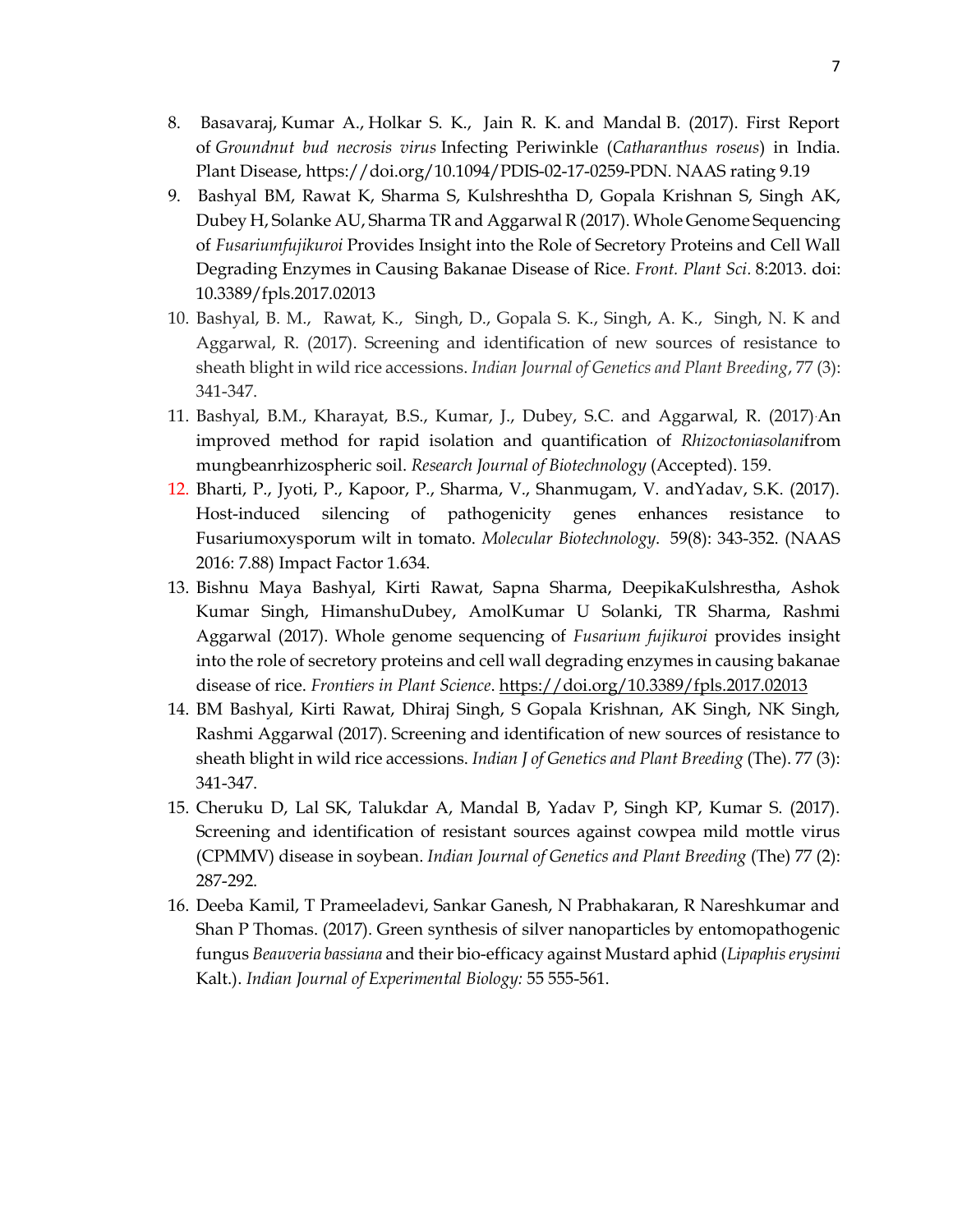- 17. Dinesh Singh, D.K. Yadav and Shweta Sinha (2017). Improvement of bio-efficacy of bacterial antagonists by using bleaching powder and resistant cultivars to control bacterial wilt of tomato. Indian J. Hort. 74(4): 552-556.
- 18. Dinesh Singh, Garima Chaudhary and D K Yadav (2017). Genetic diversity of Indian isolates of Ralstonia solanacearum causing bacterial wilt of eggplant (Solanum melongena). Indian Journal of Agricultural Sciences 87 (11): 1466–1475.
- 19. Gopi Kishan, Rahul Tiwari, G. Prakash, Dinesh Singh and Pratibha Sharma (2017). Factors affecting mycoparasitism of Sclerotinia sclerotiorum by Trichoderma spp. Indian Phytopath. 70 (3): 397-399.
- 20. Gupta, P.K., Vasistha, N.K., Aggarwal, R., Joshi, A. K. (2017). Biology of B. sorokiniana (syn. Cochliobolussativus) in genomics era. J. Plant Biochem. Biotechnol. DOI 10.1007/s13562- 017-0426-6
- 21. Kapoor, R. Srivastava, N., Kumar S., Jain R.K. Sharma, S. K. and Baranwal, V. K. (2017). Development of a recombinase polymerase amplification assay for the diagnosis of banana bunchy top virus in different banana cultivar. Arch of Virology 162(9):2791-2796.
- 22. Kishan B, Tiwari R, Prakash G, Singh D and Sharma P. (2017). Factors affecting mycoparasitism of Sclerotiniasclerotiorumby Trichoderma spp. Indian Phytopathology. 70(3); 397-399.
- 23. Kumar, A., Munjal, V., Sheoran, N, Prameela, T.P., Suseelabhai, R., Aggarwal, and Jain, R.K., Eapen S. J. (2017). Draft genome sequence of highly virulent race 4/biovar 3 of Ralstonia solanacearum CaRs\_Mep causing bacterial wilt in Zingiberaceae plants in India. Genome Announcement 5:e01420-16.
- 24. Kumar, A., Sheoran, N., Ganesan, P., Ghosh, A., Chikara, S.K., Rajashekara, H., Singh, U.D., Aggarwal, R. and Jain, R.K. (2017). Genome Sequence of a Unique MagnaportheoryzaeRMg-Dl Isolate from India That Causes Blast Disease in Diverse Cereal Crops, Obtained Using PacBio Single-Molecule and Illumina HiSeq2500 Sequencing. Genome Announcement 5(7): e01570-16.
- 25. Kumar, Anil, Pandey, V., Singh, Manoj, Pandey, D., Saharan, M. S. (2017). Draft genome sequence of Karnal bunt pathogen (Tilletia indica) of wheat provides insights into the pathogenic mechanisms of quarantined fungus. PLOS One: 1-15.
- 26. Kumari M, Rai, A.K., Devanna B.N., Singh P.K., Kapoor R., Rajashekara, H, Prakash, G., Sharma, V and Sharma, T.R. 2017 Co-transformation mediated stacking of blast resistance genes Pi54 and Pi54rh in rice provides broad spectrum resistance against Magnaportheoryzae. Plant Cell Reports.DOI 10.1007/s00299-017-2189-x
- 27. Prameela Devi T, N. Prabhakaran and Deeba Kamil (2017). Development of Species Specific Markers for the identification of Trichoderma asperellum and Trichoderma harzianum Vegetos 30 Doi: 10.5958/2229-4473.2017.00177.X
- 28. Prameela, T. P., Suseela Bhai, R., Anandaraj, M. and A. Kumar (2017). Development of real-time loop-mediated isothermal amplification for detection of Ralstonia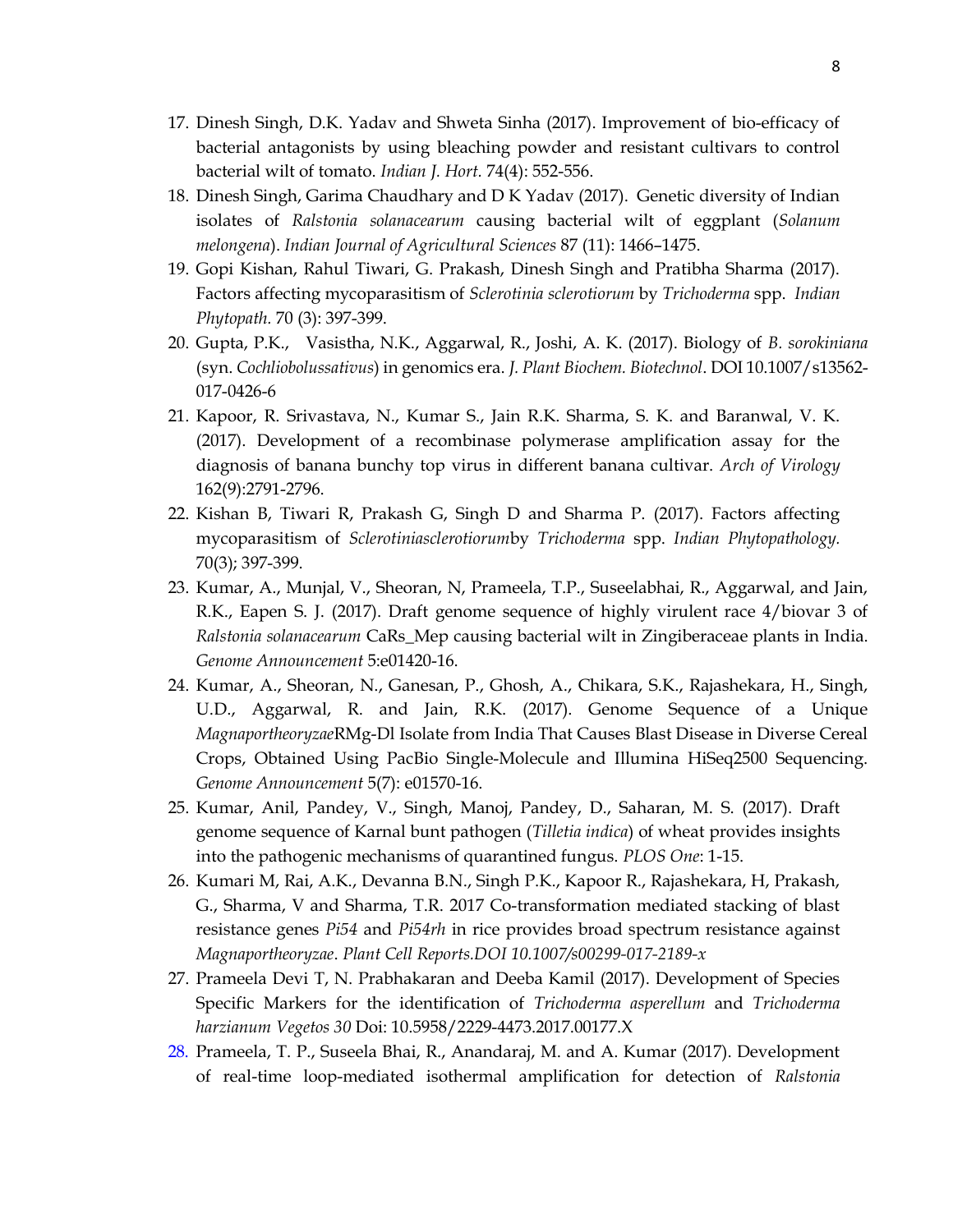pseudosolanacearum race 4 in rhizomes and soil. Australasian Plant Pathol. (Springer's), https://doi.org/10.1007/s13313-017-0523-y

- 29. Prasad L., Deeba Kamil, N. Singh, O.W. Singh, D.K. Yadava, T. Prameela Devi 2017. First report of Fusarium equiseti causing stem and root rot on Brassica juncea in India. Journal of Plant Pathology , 99, No 3
- 30. Rai R, Khurana SMP, Kumar S, Sharma SK, Watpade S, Baranwal V. K., 2017. Characterization of grapevine leaf roll-associated virus 4 from Indian vineyards. J Plant Pathology 99 (1), 255-259
- 31. Ramyashreedevi G S, Dinesh Singh, Arpita Srivastava, K K Biswas and A K Gupta (2017). Characterization of Xanthomonas species causing bacterial leaf spot disease of pepper (Capsicum annuum) in India. Indian Journal of Agricultural Sciences 87 (12): 1679– 1686.
- 32. Dubey S.C., Birendra Singh and N. Srinivasa. (2017). Evaluation of chickpea genotypes against Fusariumwilt for resistant sources. Indian Phytopath.70 (2): 254-255.
- 33. Shanmugam, V. S., Sharma, V., Bharti, P., Jyoti, P., Yadav, S. K., Aggarwal, R., and Jain, S. (2017). RNAi induced silencing of pathogenicity genes of Fusarium spp. for vascular wilt management in tomato. Ann Microbiol67: 359–369.
- 34. Soni Madhvi and Mondal, K.K. (2017). Xanthomonas axonopodis pv. punicae employs XopL effector to suppress pomegranate immunity. Journal of Integrative Plant Biology. doi: 10.1111/jipb.1261
- 35. Srinivasa, N., Deeba Kamil, Avinash Singode and Deekha Gupta. (2017).Molecular and Biochemical characterization of potential isolates of Trichodermas pecies effective against soil-borne pathogens. Int. J. Curr. Microbiol. App. Sci. 6(6): 3132-3149.
- 36. Srinivasa, N., Sriram, S., Chandu Singh and Shivashankar. K.S.2017.Secondary metabolites approach to study the bio-efficacy of *Trichodermaasperellum* isolates in India. Int. J. Curr. Microbiol. App. Sci. 6(5): 1105-1123.
- 37. Yadav SK, Lal SS, Bag TK, Srivastava AK and Zodape ST. (2017). Evaluation of fertilizer potential of sea weed (Kappaphycus and Gracilaria) saps in potato crop in North Eastern Hill Region of India. Journal of AgriSearch 4 (3): 194-197.
- 38. Yadav SK, Srivastava AK and Bag TK. (2017). Effect of integration of fertilizers and FYM on productivity and soil health of rainfed potato. Journal of AgriSearch4 (1):23-26.
- 39. Yadav, S.K., Bag, T.K. And Srivastava, A.K. (2017). Effect of organic manure and biofertilizers on system productivity and profitability of potato (Solanum tuberosum)– French bean (Phaseolus vulgaris) cropping system. *Indian Journal of Agronomy* 62 (2): 1-4.

## 2018-19

1. Aggarwal, R., Kulshreshtha, D., Sharma, S., Singh, V. K., Manjunatha, C., Bhardwaj, S. C. and Saharan, M. S. (2018). Molecular characterization of Indian pathotypes of Puccinia striiformis tritici and multigene phylogenetic analysis to establish inter- and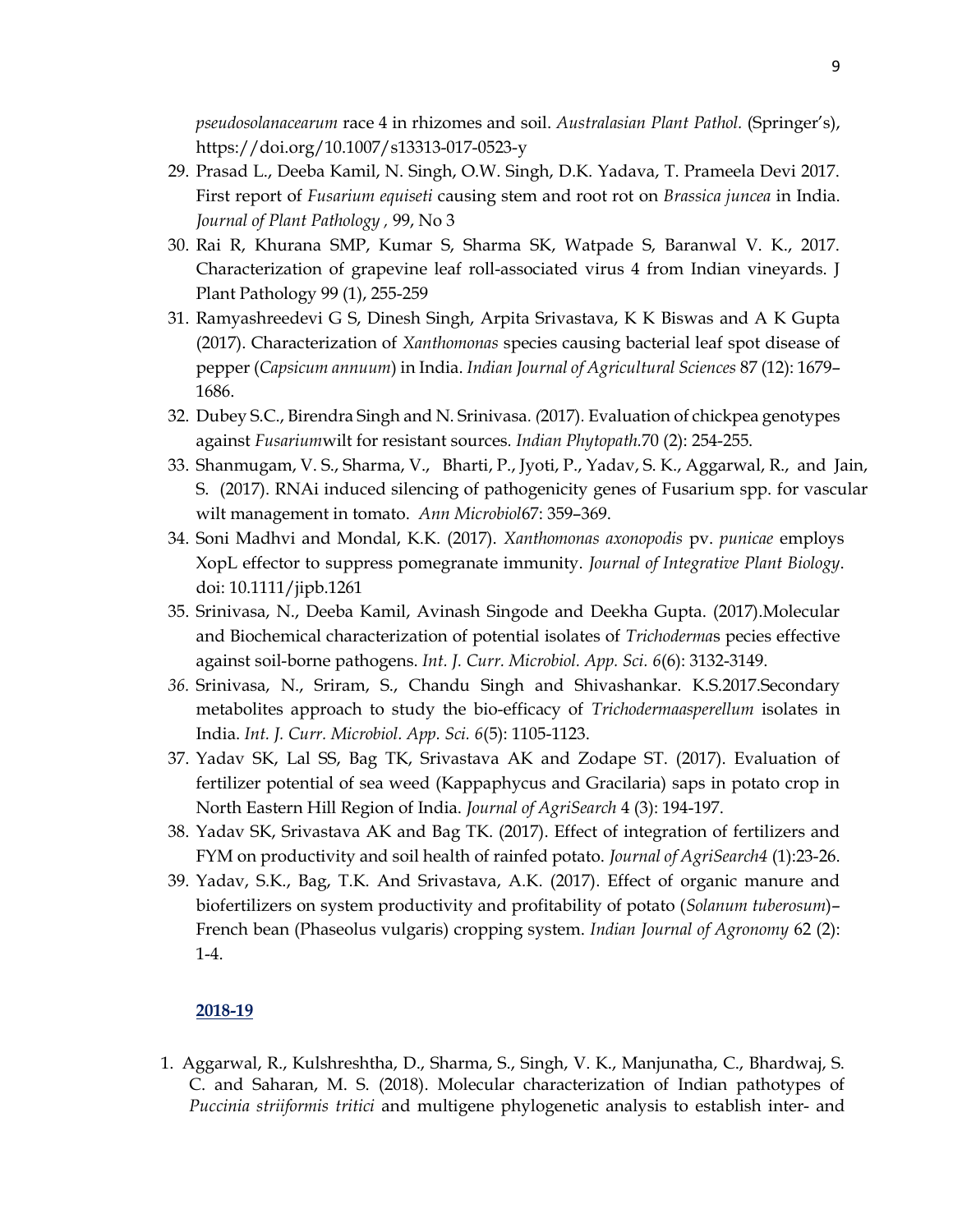intraspecific relationship. Genetics and Molecular Biology. DOI:htto://dx.sdoi.org/10.1590/1678-4685-GMB-2017-0171.

- 2. Aggarwal, R., Sapna Sharma, Sangeeta Gupta, Sagar Banerjee, B M Bashyal, SC Bhardwaj (2018). Molecular characterization of predominant Indian wheat rust pathotypes using URP and RAPD markers. Indian J of Biotechnology. Vol 17: 327-336.
- 3. Vignesh Kumar P, Sharma S , Rishi N, Baranwal V. K. (2018). Efficient immunodiagnosis of Citrus yellow mosaic virus using polyclonal antibodies with an expressed recombinant virion-associated protein. 3 Biotech 8:39.
- 4. Balamurugan A, Kumar A, Muthamilan M, Sakthivel K, Vibhuti M, Ashajyothi M, Sheoran N, Kamalakannan A, Shanthi A, and Arumugam T. (2018). Outbreak of tomato wilt caused by Ralstonia solanacearum in Tamil Nadu, India and elucidation of its genetic relationship using multilocus sequence typing (MLST) European Journal of Plant Pathology151 (3): 831-839.
- 5. Bashyal B. M., Bhupendra Singh Kharayat, Jagat Kumar, SC Dubey and Rashmi Aggarwal (2018). Histopathological studies of Rhizoctonia solani infection process in different cultivars of mungbean [*Vigna radiata* (L.) Wilczek]. National Academy of Science letters. 41:269-273.
- 6. Rao G. P., Madhupriya, Manish Kumar, Sonica Tomar, Bishnu Maya Bashyal, S. K. Singh and Joy Michal Johnson (2018). Detection and identification of four 16Sr subgroups of phytoplasmas associated with different legume crops in India. Eur J Plant Pathol . 150:507–513.
- 7. Choudhary, M., HR Sardana, MN Bhat, Malkhan Singh Gurjar (2018) First report of leaf spot disease caused by *Exserohilum rostratum* on bottle gourd in India. *Plant Disease* (10)-2042. (NAAS rating- 8.94)
- 8. Singh V, Bimal SA, Chikappa GK, Lakshman D, Hooda KS, Kumar A. (2018). Morphological and molecular variability among Indian isolates of Rhizoctonia solani causing banded leaf and sheath blight in maize. European Journal of Plant Pathology. 10.1007/s10658-018-1447-2.
- 9. Maheshwari Y, Vijayanandraj S, Jain RK and Mandal B. 2018. Field-usable Lateral flow immunoassay for the rapid detection of Macluravirus, large cardamom chirke virus. Journal of Virological Methods. Journal of Virological Methods 253: 43–48. Naas ratings 7.69
- 10. MS Gurjar, Nitish Rattan Bhardwaj, Shekhar Jain, Sapna Sharma and Rashmi Aggarwal (2018) Identification of resistance sources and expression level of defense-related genes in wheat against Bipolaris sorokiniana. Indian Phytopathology, DOI: doi.org/10.1007/s42360-018-0020-4.
- 11. Gogoi, A. K., Madhupriya, M. K. Kalita, G.P. Rao and P.D. Nath (2018). Characterization of sugarcane grassy shoot phytoplasma and its impact on growth, yield and juice quality of old growing sugarcane varieties in North East Regions of India. International Sugar Journal, 120 (1436): 630-638.
- 12. Gopala, Ekta Khasa, Ashutosh Rao, Madhupriya and G. P. Rao (2018). Molecular characterization of Clover proliferation' phytoplasma subgroup-D (16SrVI-D) associated with vegetables crops in India. Physiology and Molecular Biology of Plants, 24(2):203–210.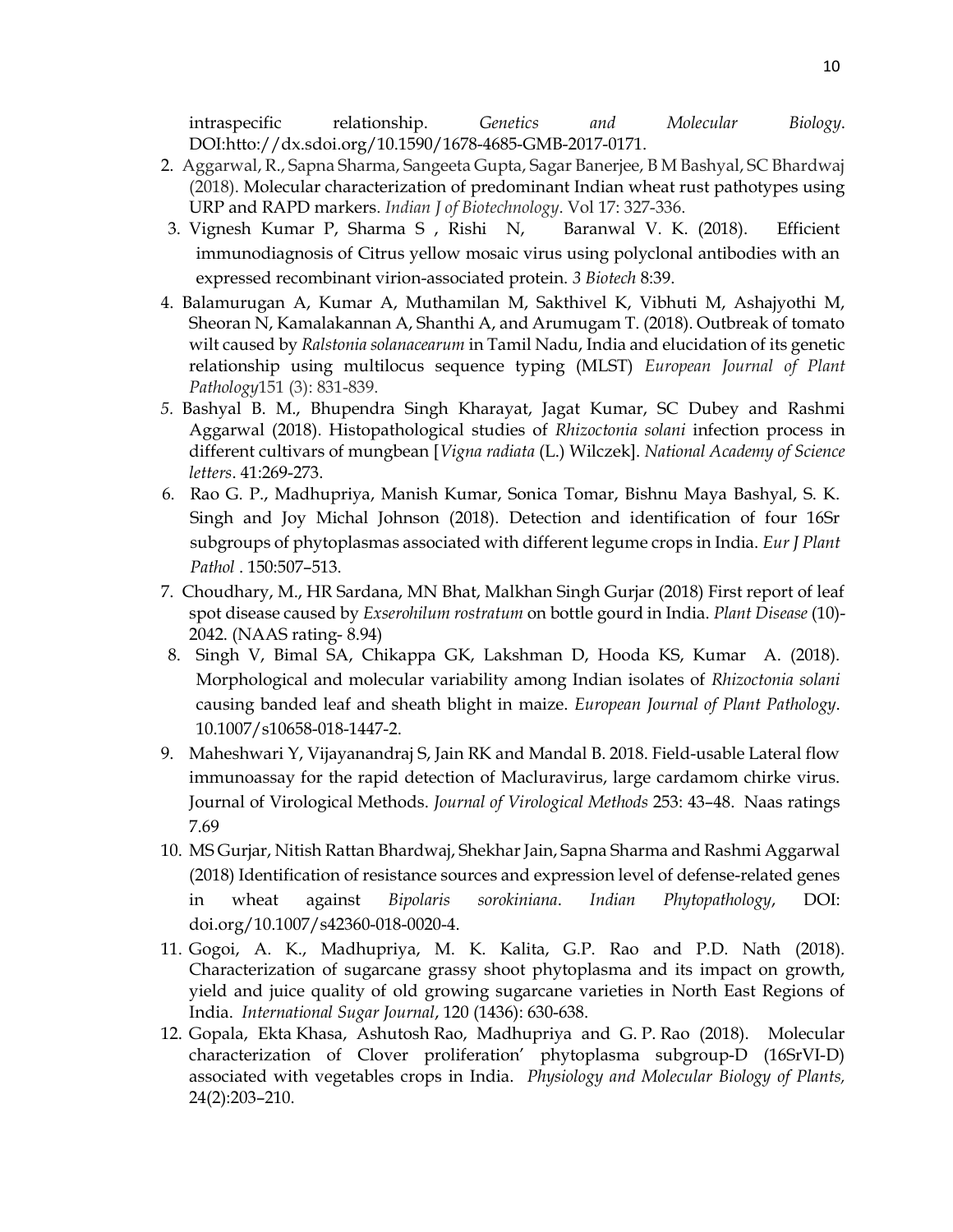- 13. Gopala, Madhupriya and G.P. Rao (2018). Molecular characterization of phytoplasma associated with four important ornamental plant species in India and identification of natural potential spread sources. 3 Biotech, 8(2): 116.
- 14. Gundewadia, Gajanan, Dhruba Jyoti Sarkarb, Shalini Gaur Rudraa and Singh, D. (2018). Preparation of basil oil nanoemulsion using Sapindus mukorossi pericarp extract: Physico-chemical properties and antifungal activity against food spoilage pathogens. Industrial Crops & Products 125: 95–104 (NAAS: I104 -9.18).
- 15. Gundewadia, Gajanan, Shalini Gaur Rudra, Dhruba Jyoti Sarkar and Singh, D. (2018). Nanoemulsion based alginate organic coating for shelf life extension of okra. Food Packaging and Shelf Life 18 (2018) 1–12
- 16. Gurjar, M. S. and Rashmi Aggarwal (2018). Whole Genome Sequencing and Secretome analysis of Tilletia indica inciting Karnal bunt of wheat Provides Pathogenesis-related genes. Phytopathology, 10 (S): S1-101.
- 17. Holkar SK, Basavaraj YB, Mandal B and Jain RK. (2018). Optimization of a more efficient protocol for mechanical inoculation for watermelon bud necrosis orthotospovirus and its validation with different watermelon genotypes. Crop Protection 108, 110-119.
- 18. Holkar SK, Mandal B and Jain RK. (2018). Development and validation of marker-free constructs based on nucleocapsid protein gene of watermelon bud necrosis orthotospovirus in watermelon. Current Science 114 (8), 1742-1746. (NAAS rating: 6.88)
- 19. Katare, S., Jasrotia, P., Patil, S. D., Reza, M. W. and Saharan, M. S. (2018).Influence of sowing time and weather factors on seasonal dynamics of aphids in three wheat growing zones of India. Journal of Agrometeorology 20(2): 134-138.
- 20. Kumar A, Bag MK, Singh R, Jailani AAK, Mandal B and Roy A. (2018). Natural infection of croton yellow vein mosaic virus and its cognate betasatellite in germplasm of different Crambe spp in India. Virus Research 243:60-64. doi: 10.1016/j.
- 21. Kumar R, Palicherla SR, Kadiri S and Mandal B. (2018). PCR based detection of betasatellite associated with the begomoviruses using improved universal primers. Australasian Plant Pathology, https://doi.org/10.1007/s13313-017-0537-5.
- 22. Kumar S, Singh P, Rai R, Baranwal VK. (2018). Development of immunodiagnostics for the detection of Grapevine leafroll-associated virus 3 (GLRaV-3) in grapevine using in vitro expression and purification of its coat protein gene Journal of Plant Biochemistry and Biotechnology 27(4): 425– 434
- 23. Kumar, P., ShrutiSethi, R. R. Sharma, Manish Srivastav, Singh, D. And Eldho Varghese (2018). Edible coatings influence the cold-storage life and quality of 'Santa Rosa' plum (Prunus salicina Lindell). J. Food Sci. Technol.https://doi.org/10.1007/s13197-018-3130-1
- 24. Kumari M, Singh SK, Swaroop K, Kamil D and Singh KP. 2018. Diversity analysis of Fusarium oxysporum f. sp. gladioli isolates using Fatty Acid Methyl Ester (FAME) profiling. Indian J. Hort. 75(3): 536-539.
- 25. Maheshwari Y, Vijayanandraj S, Jain RK and Mandal B. (2018). Field-usable Lateral flow immunoassay for the rapid detection of Macluravirus, large cardamom chirke virus. Journal of Virological Methods. Journal of Virological Methods 253: 43–48.
- 26. Meena, N. K., Rampal, Barman, D. and Pant, R. P. (2018). Indigenous approaches of orchid pest management in North East India. Indian journal of Traditional Knowledge. 17(1): 209-214.
- 27. Pant, R. P., Anuj Bhatnagar and Murari Lal, (2018). Role of alternate host plants in the transmission of apical leaf curl disease of potato caused by tomato leaf curl New Delhi virus – potato (ToLCNDV-pot.) in Northern India. Indian Journal of Agricultural Sciences.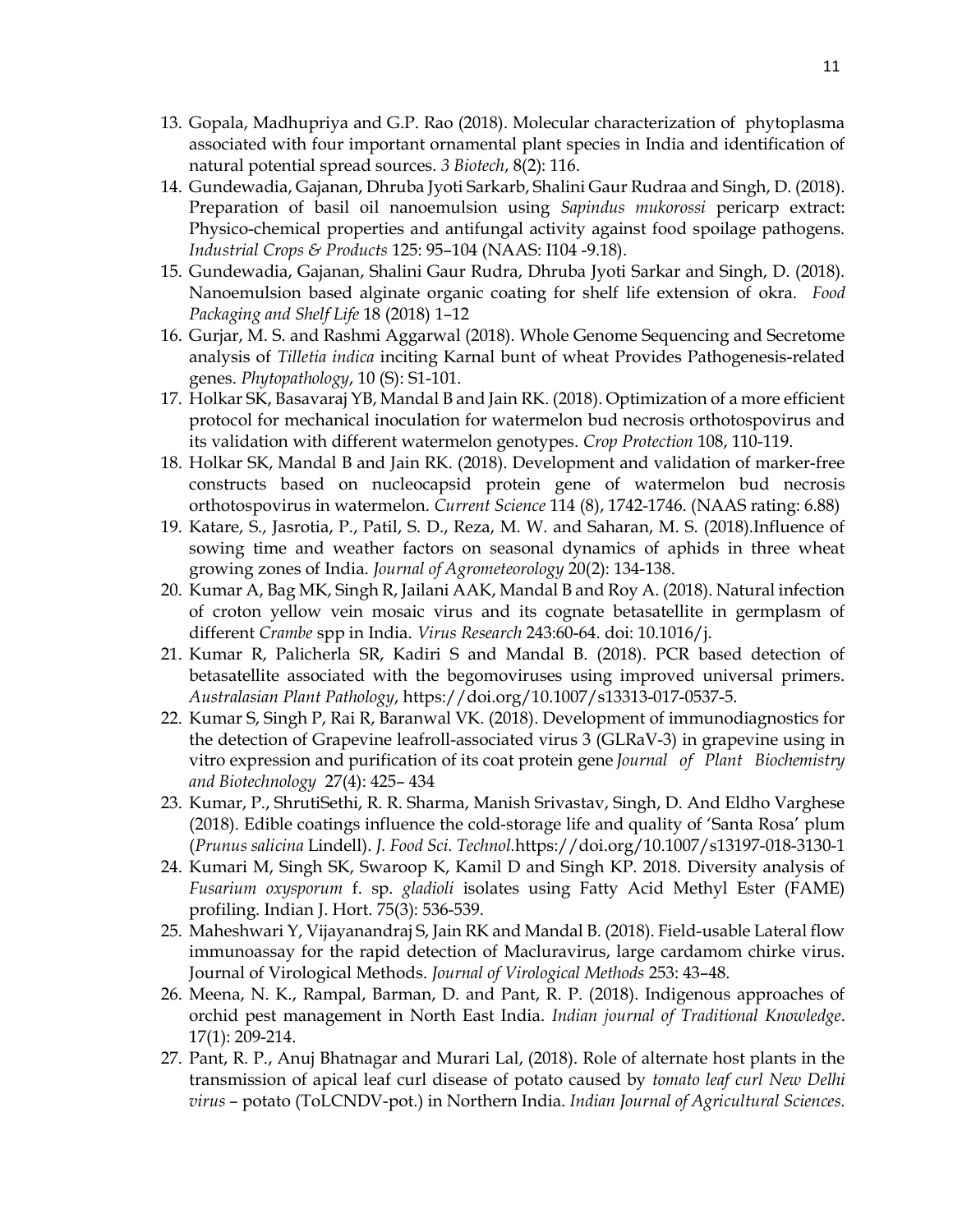88 (8): 1258–62.

- 28. Pant, R. P., Kumar R, Arora, Anita and Baranwal, V.K. (2018). Investigation of Mandarivirus and greening bacterium using electron microscopy, PCR and RT-PCR in kinnow mandarin nurseries of Punjab. Indian Journal of Agricultural Sciences.88 (1): 86- 90.
- 29. Prameeladevi T, Deeba Kamil and R. Sudeep Toppo (2018) Silver nanoparticles production by Aspergillus niger and their antibacterial efficacy against Xanthomonas citri and Ralstonia solanacearum. Journal of Environmental Biology 39 (4) : 493-499
- 30. Rai R, Khurana SMP, Kumar S., Gupta, N. Baranwal V. K. (2018). Serological detection of Grapevine leafroll-associated virus 4 in grapevine growing areas of India using polyclonal antiserum raised against the recombinant coat protein. Crop Protection 109, 128-135NAAS 7.92.
- 31. Raj K, R. Kandan, P. Kumar, Dinesh Singh, JameelAkhtar, Baleshwar Singh and S. C. Dubey (2019). Development of seicifc- specific primers for detection of Xanthomonas camptestris pv. Campestris causing black rot of crucifers. J. Environmental Biology, 40.
- 32. Sakthivel K, Manigundan K, Sneha S, Patel A, Charishma K, Neelam S, Gautam RK, Kumar A, (2018). First report of Colletotrichum plurivorum from the Andaman and Nicobar Islands causing anthracnose in chilli (Capsicum annuum). New Disease Reports 38, 26. [http://dx.doi.org/10.5197/j.2044-0588.2018.038.026]
- 33. Sakthivel Krishnan, Manigundan Kaari, Sneha Sawhney, Neelam Sheoran, Raj Kumar Gautam, Manisha Mohan Das and A. Kumar. (2018) First report of Colletotrichum siamense from Andaman and Nicobar Islands causing anthracnose in chilli. Journal of Plant Pathology https://doi.org/10.1007/s42161-018-00230-1 IF 0.944.
- 34. Sandra N, Tripathi A, Lal SK, Kumar A, Mandal B, Jain RK. (2018). First report of Soybean yellow mottle mosaic virus on Soybean (Glycine max) in India. Plant Disease. 102(8): 1673 https://doi.org/10.1094/PDIS-01-18-0080-PDN.
- 35. Sharma, P., Samkumar, A., Rao, M., Singh, V.V., Prasad, L., Mishra, D.C., Bhattacharya, R.C. and Gupta, N.C. (2018). Genetic Diversity Studies Based on Morphological Variability, Pathogenicity and Molecular Phylogeny of the Sclerotinia sclerotiorum Population From Indian Mustard (Brassica juncea). Front. Microbiol., 05 June 2018| https://doi.org/10.3389/fmicb.2018.01169.
- 36. Shobit Thapa, Radha Prasanna, Balasubramanian Ramakrishnan, Neelam Sheoran, A. Kumar, Kulandaivelu Velmourougane, et al. (2018) Interactive effects of Magnaporthe inoculation and nitrogen doses on the plant enzyme machinery and phyllosphere microbiome of resistant and susceptible rice cultivars. Archives of Microbiology, 200:1287- 1305 doi 10.1007/s00203-018-1540-0.
- 37. Singh K, Sharma RM, Dubey AK, Kamil D, Lekshmy S, Awesthi OP and Jha GK (2018). Response of the citrus rootstock genotypes against artificial inoculation of Phytophthora nicotianae. Indian Journal of Agricultural Sciences 88 (5): 786–90.
- 38. Singh, D., Garima Chaudhary and D. K. Yadav (2018): Characterisation and diversity of Indian isolates of Ralstonia solanacearum causing bacterial wilt of Capsicum annuum L. Archives of Phytopathology and Plant Protection, DOI: 10.1080/03235408.2018.1467620.
- 39. Singh, D., Shweta Sinha, Garima Chaudhary and Yadav, D. K. (2018). Biological characterization and genetic diversity of Indian strains of Ralstonia solanacearum biovars 3 and 4 causing bacterial wilt of tomato. J Plant Pathol Microbiol 9(7): 443.
- 40. Singhal P., Kapoor, R., Saritha RK. Baranwal V. K. (2018). First Report of Grapevine yellow speckle viroid-2 Infecting Grapevine (Vitis vinifera) in India. Plant Disease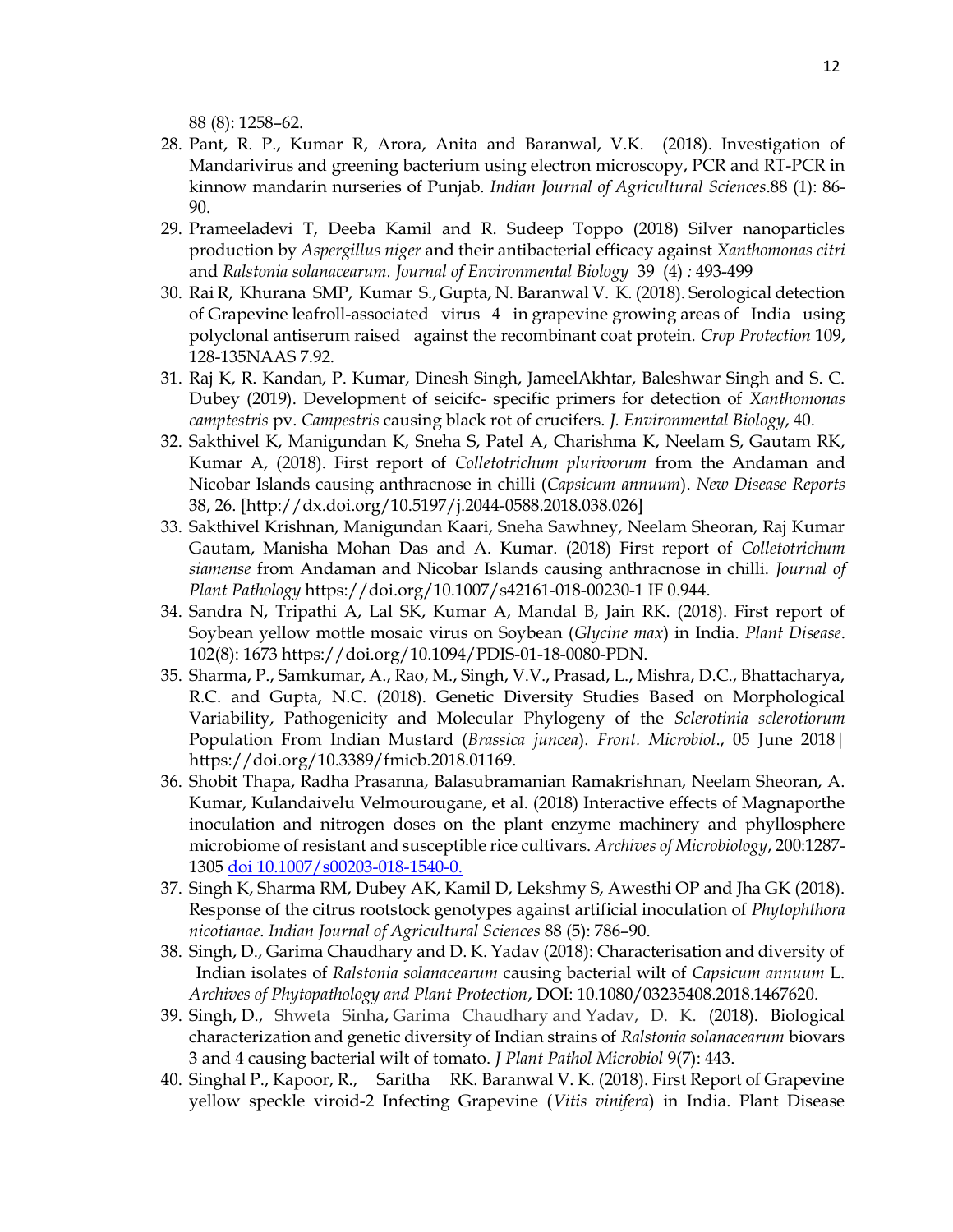https://doi.org/10.1094/PDIS-07-18 -1219-PDN.

- 41. Trethowan, R., Chatrath, R., Tiwari, R., Kumar, S., Saharan, M. S., Bains, N., Sohu, V. S., Srivastava, P., Sharma, A., De, N., Prakash, S., Singh, G. P., Sharma, I., Eagles, H., Diffey, S., Bansal, U. & Bariana, H. (2018). An analysis of wheat yield and adaptation in India. Field Crops Research 219: 192-213.
- 42. Vignesh Kumar P, Sharma S , Rishi N, Baranwal V. K. (2018). Efficient immunodiagnosis of Citrus yellow mosaic virus using polyclonal antibodies with an expressed recombinant virion-associated protein. 3 Biotech 8:39.

#### 2019-20

- 1.Sagar V, Dhawan G, Gopala Krishnan S, Vinod KK, Ellur RK, Mondal KK, Rathour R, Prakash G, Nagarajan M, Bhowmick PK, Bollinedi H, and Singh AK. (2020). Marker assisted introgression of genes governing resistance to bacterial blight and blast diseases into an elite Basmati rice variety, 'Pusa Basmati 1509'. Euphytica 216:16 (https://doi.org/10.1007/s10681-019-2549-4)
- 2.Kumar A, Sharma J, Munjal V, Sakthivel K, Thalor SK, Mondal KK, Chinchure S and Gharate R (2019). Polyphasic phenotypic and genetic analysis reveals clonal nature of Xanthomonas axonopodis pv. punicae causing pomegranate bacterial blight. Plant Pathology (Doi: 10.1 111/ppa.13 128)
- 3.Kumar, S., Phogat, B. S., Vikas, V. K., Sharma, A. K., Saharan, M. S., Singh, A. K. et al. (2019). Mining of Indian wheat germplasm mcollection for adult plant resistance to leaf rust. PLoS One 14(3): e0213468. http://doi.org/10.1371/journal.pone.0213468.
- 4. Kumari M, Swaroop K, Singh SK, Kamil D, Singh B and Bharadwaj C. (2019). Response of gladiolus genotypes to in vivo inoculation of Fusarium oxysporum f. sp. gladioli on growth, flowering and disease incidence. Indian Journal of Agricultural Sciences 89 (2): 268–78.
- 5. Singh K, Sharma RM, Dubey AK, Kamil D, Lekshmy S, Awasthi OP and Jha GK. (2019). Phytophthora nicotianae Breda de Haan induced stress changes in citrus rootstock genotypes. Indian Journal of Experimental Biology 57: 248-258.
- 6. Kumar, S., Singroha, G., Bhardwaj, S. C., Bala, R., Saharan, M. S., Khan, M. A., Mahapatra, S., Sivasamy, M., Rana, V., Mishra, C. N., Prakash, Om, Verma, a., Sharma, P., Sharma, I., Chatrath, R., Singh, G. P. and Gupta, V. (2019). Multi environment evaluation of wheat *(Triticum aestivum L.)* germplasm identifies donors with multuiple fungal disease resistance. Genetic Resources and Crop Evolution 66: 797-808.
- 7.Sunil Kumar Sunani, B M Bashyal, Kirti Rawat, C Manjunatha, Sapna Sharma, G Prakash, S Gopala Krishnan, AK Singh, Rashmi Aggarwal (2019). Development of PCR and loop mediated isothermal amplification assay for the detection of bakanae pathogen Fusarium fujikuroi. European J of plant Pathology. https://doi.org/10.1007/s10658- 019-01694-2.
- 8.Suresh Kumar V, Dutta B, Kumar V, Prakash G, Mishra DC, Chatuvedi KK, Rai A, Sevanthi AM and Solanke AU. (2019). RiceMetaSysB: a database of blast and bacterial blight responsive genes in rice and its utilization in identifying key blastresistant WRKY genes. Database doi: 10.1093/database/baz015. 1-13.
- 9.Rao, G. P., Madhupriya and A. Kumar (2019). Development and utilization of gyrA and gyrB genes based diagnostics for the phytoplasma classified under 16Sr I group in plants and insects. 3 Biotech (doi: 10.1007/s13205-019-1706-8)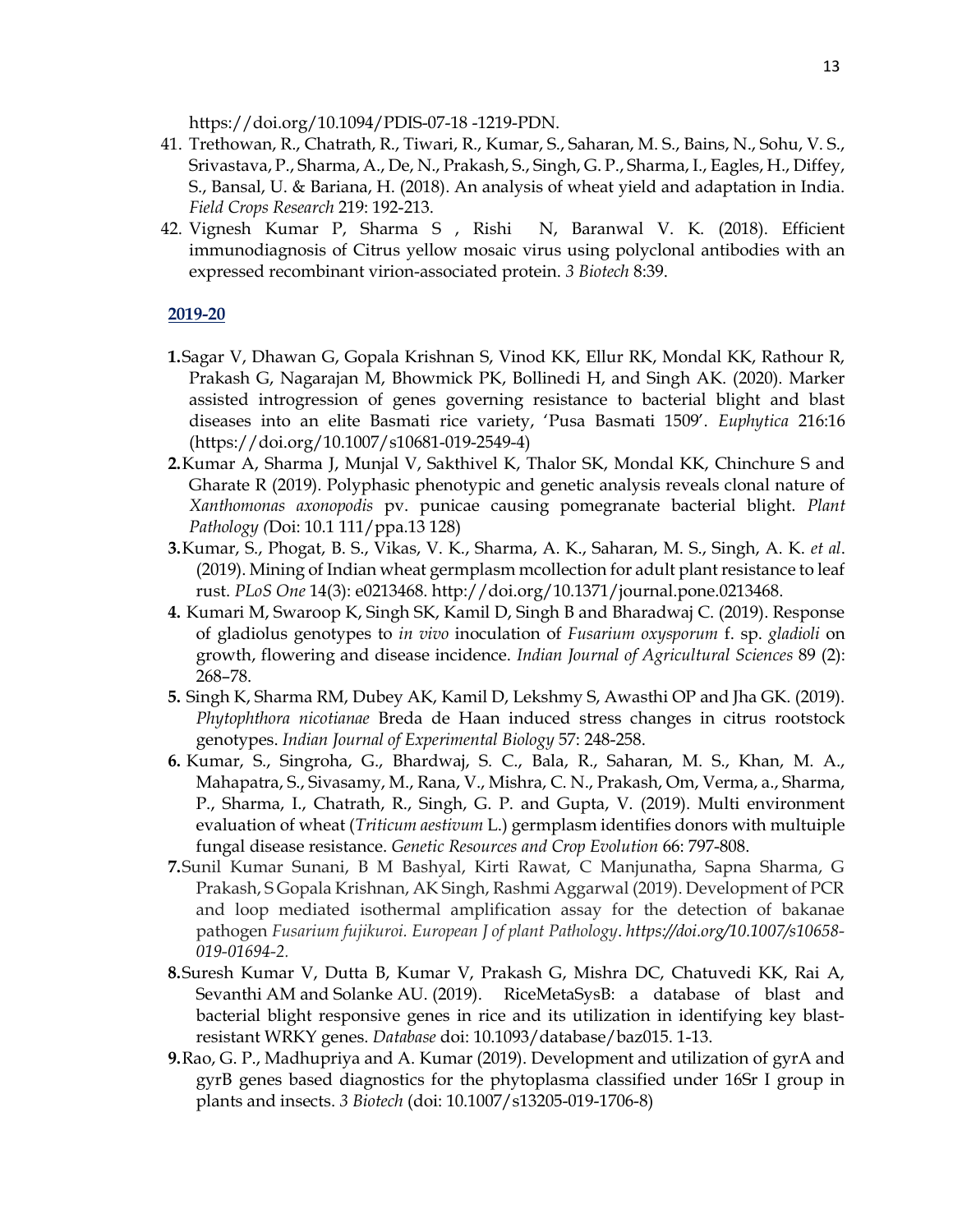- 10. Verma Geeta, Mondal KK\*, Kulshreshtha A and Sharma Manju (2019). XopR T3SS effector of Xanthomonas oryzae pv. oryzae suppresses cell death mediated plant defense response during bacterial blight development in rice. 3 Biotech 9:272 https://doi.org/10.1007/s13205-019-1802-9 (Impact factor 1.786).
- 11. Singh, J., Rashmi Aggarwal, Malkhan Singh Gurjar, Sapna Sharma and M.S. Saharan (2019). Identification of putative carbohydrate-active enzyme from whole genome sequence in Tilletia indica and sporulation analysis. Indian Journal of Agricultural Sciences (Accepted).
- 12. Abirami K, K Sakthivel, Neelam Sheoran, V Bhaskaran, RK Gautam, BA Jerard, A. Kumar (2019). Occurrence of anthracnose disease caused by Colletotrichum siamense on dragon fruit (Hylocereus undatus) in Andaman Islands, India. Plant Disease, https://doi.org/10.1094/PDIS-09-18-1489-PDN.
- 13. Bashyal B. M., Rashmi Aggarwal, Kirti Rawat, Sapna Sharma, Ashish Kumar Gupta, Ravish Choudhary, Jahoor Bhat, S Gopala Krishnan and A K Singh (2019). Genetic diversity and population structure of Fusarium fujikuroi causingbakanae, an emerging disease of rice in India. Indian J of Experimental Biology. (Accepted)
- 14. Biswas, K. K., S. Palchoudhury, P. Chakraborty, U.K. Bhattacharyya, D.K. Ghosh, P. Debnath, Chandrika Ramadugu, M. L. Keremane, R. K. Khetarpal and R. F. Lee. (2019). Codon usage bias analysis of Citrus tristeza virus: higher codon adaptation to Citrus reticulata host. Viruses 2019, 11, 331; doi:10.3390/v11040331.
- 15. Dubey A, Sinha P, Baranwal V K, Mishra R, Saritha R K (2019).Temperature influence on leaf crinkle disease expression in urdbean (Vigna mungo (L.) Hepper) and potential distribution of the disease in India. Crop Protection DOI: 10.1016/j.cropro.2019.01.011.
- 16. Gogoi, A. K., M.K. Kalita, Madhupriya and G.P. Rao (2019). First Report of Candidatus Phytoplasma trifolii Associated with Witches' Broom Disease of Rauwolfia serpentina from Northeast Region of India. Plant Disease (Accepted, available First look)
- 17. Gurjar M. S., Aggarwal, R., Jogawat, A., Kulshreshtha, D., Sharma, S., Solanke1, A.U., Dubey, H. and Jain, R.K. (2019). Genome Sequencing and Secretome analysis of Tilletia indica inciting Karnal bunt of wheat Provides Pathogenesis-related genes. 3 Biotech, 9:219. https://doi.org/10.1007/s13205-019-1743-3
- 18. Kharbikar, Lalit, L., Shanware, A. S., Saharan, M. S., Nandanwar, S.K., Sivalingam, P. N., Gurjar, M. S. and Aggarwal, R. (2019). Fusarium graminearum micro RNA-like RNA's and their interaction with wheat genome-much needed study. Indian Phytopathol. 72: 1-9.
- 19. Singh, J., Aggarwal, R., Gurjar, M. S., Sharma, S. and Saharan, M. S. (2019). Characterization of isolates of Tilletia indica inciting Karnal bunt of wheat. Int. J. Curr. Microbiol. Appl. Sci .7(12): 2080-2087.
- 20. Singh, J., Aggarwal, R., Gurjar, M. S., Sharma, S. and Saharan, M. S. (2019). Identification of carbohydrate active enzymes from whole genome sequence of Tilletia indica and sporulation analysis. Indian J. Agri. Sci. 89 (6): 1023-1026.
- 21. Bashyal, BM, Aggarwal, R., Rawat, K., Sharma, S., Gupta, A.K., Choudhary, R., Bhat, J., S Gopala Krishnanand A K Singh. (2019). Genetic diversity and population structure of Fusarium fujikuroi causing bakanae, an emerging disease of rice in India. Indian J Exp. Biol. http://nopr.niscair.res.in/handle/123456789/53086
- 22. Bashyal, B. M., Yadav, J., Gupta, A. K. and AggarwalR. (2019). Understanding the secondary metabolite production of *Gibberella fujikuroi* species complex in genomic era. Indian Phytopathol. (2019) doi: 10.1007/s42360-019-00141-w.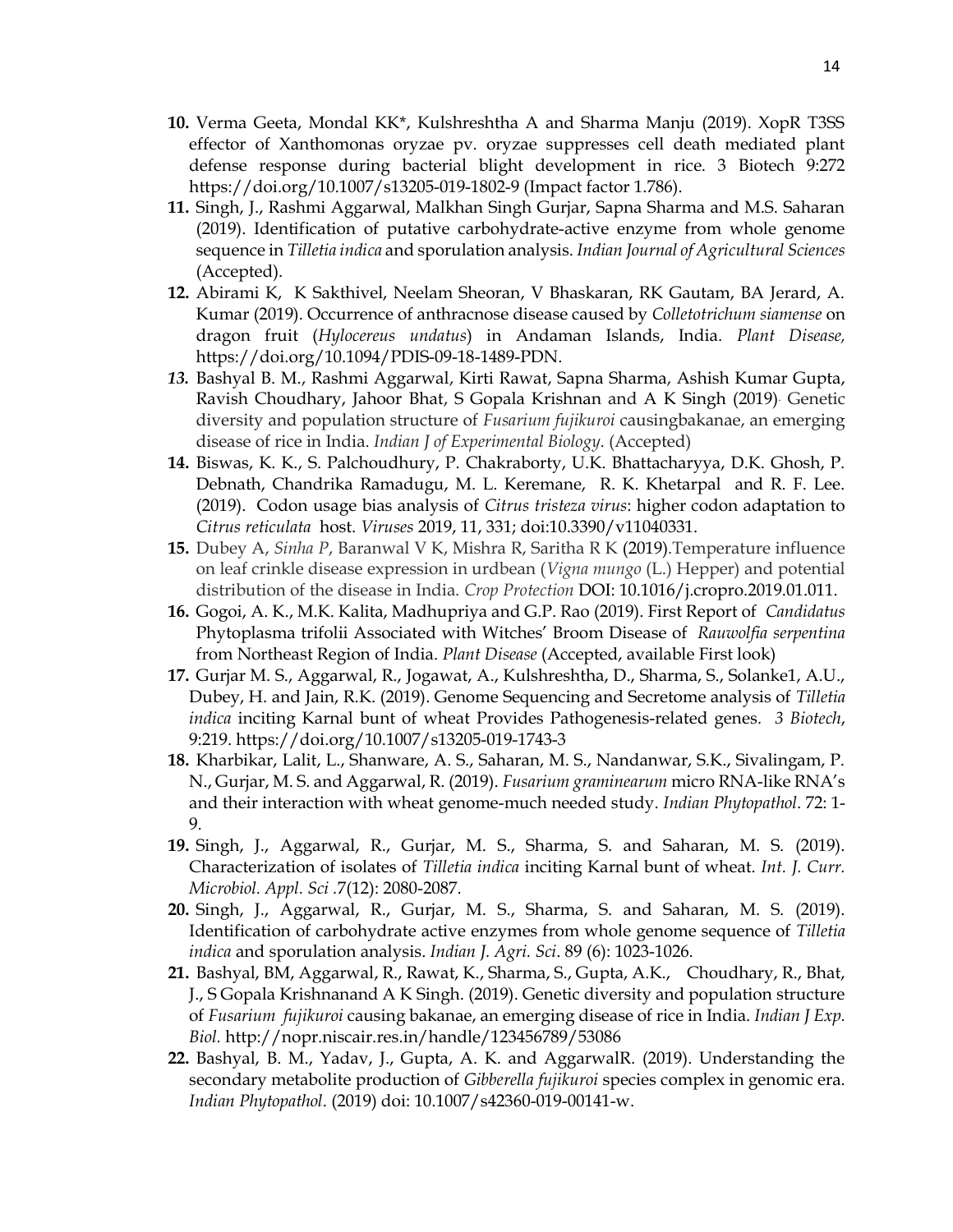- 23. Kulshreshtha D., Aggarwal R. and Kumar N. (2019). Histopathological analysis of incompatible and compatible interaction of Puccinia striiformis f.sp. tritici on wheat at early infection stage. Indian J. Agri. Res., 53(5): 594-598.
- 24. Choudhary, D.K., Aggarwal, R., Bashyal, B.M., Shanmugam, V., and Padaria, J.C. (2019). Phenotyping and marker based identification of resistant lines in wheat (Triticum aestivum) against spot blotch pathogen (Cochliobolus sativus). Indian J. Agric. Sci.,89(11):133-137
- 25. Kumar, S., Bashyal, B M., Rawat, K., C Manjunatha, Sharma, S., G Prakash, S Gopala Krishnan, AK Singh and Aggarwal R. (2019). Development of PCR and loop mediated isothermal amplification assay for the detection of bakanae pathogen Fusarium fujikuroi. Eur. J. Pl. Pathol. 154(3):715-725.
- 26. Aggarwal, R., Sharma S, Singh K, MS Gurjar, Saharan MS, Gupta S, Bashyal BM, Gaikwad K. (2019). First draft genome sequence of wheat spot blotch pathogen Bipolaris sorokiniana BS\_112 from India, obtained using hybrid assembly. Microbiol. Resour. Announc. 8 (38):e00308-19. https://doi.org/10.1128/MRA.00308-19
- 27. Ganesan, P., Kumar, A., Sheoran, N., Aggarwal, R., Surendra, C., Ghosh, A. and Jain, R K. (2019). First Draft Genome of Pearl millet blast pathogen, Magnaporthe grisea PMg\_Dl isolate Obtained Using PacBio Single-Molecule and Illumina NextSeq500 Sequencing. Micro. Resour. Announc. https://mra.asm.org/ content/8/20/e01499-18.
- 28. Ghosh A, S Jagdale, Basavaraj, Ralf Dietzgen, RK Jain. 2020. Genetics of Thrips palmi (Thysanoptera: Thripidae). Journal of Pest Science 93 (1), 27-39
- 29. Ghosh A, Basavaraj, Jangra S, Das A. 2019. Exposure to watermelon bud necrosis virus and groundnut bud necrosis virus alters the life history traits of their vector, Thrips palmi (Thysanoptera: Thripidae). Archives of Virology, 164: 2799–2804
- 30. Jagdale S and Ghosh A. 2019. In silico analyses of molecular interactions between groundnut bud necrosis virus and its vector, Thrips palmi. VirusDisease, 30: 245–251
- 31. Meena RP, Prabha K, Baranwal VK. 2020. Development of RT-PCR degenerate primers for the detection of two mandariviruses infecting citrus cultivars in India. J Virological Methods 275:113753
- 32. R Kapoor, N Srivastava, R Kumar, SK Sharma, R Rai, S Kumar, and Baranwal V.K., Detection of episomal banana streak Mysore virus by reverse transcription-recombinase polymerase amplification assay. 2019. Journal of Plant Pathology, https://doi.org/10.1007/s42161-019-00424-1
- 33. N Srivastava, R Kapoor, R Kumar, S Kumar, RK Saritha, S Kumar, Baranwal, V.K., (2020). Rapid diagnosis of Cucumber mosaic virus in banana plants using a fluorescence-based real-time isothermal reverse transcription-recombinase polymerase amplification assay. Journal of Virological Methods; 270: 52-58
- 34. Dubey, A.K., Sinha, P., Baranwal, V.K., Mishra, S., Saritha, R.K. (2019). Temperature influence on leaf crinkle disease expression in urdbean ( $Vigna mungo$  (L.) Hepper) and potential distribution of the disease in India. Crop protection. DOI: 10.1016/j.cropro.2019.01.011
- 35. P Singhal, R Kapoor, RK Saritha, VK Baranwal (2019). First Report of Grapevine Yellow Speckle Viroid-2 Infecting Grapevine (Vitis vinifera) in India. Plant Disease 103 (1), 166- 166
- 36. Pierre Eke, A. Kumar, Kuleshwar Prasad Sahu, Louise Nana Wakam, Neelam Sheoran, Mushineni Ashajyothi, Asharani Patel, Fabrice Boyom Fekam. (2019) Endophytic bacteria of triangular spurge (Euphorbia antiquorum L) confer drought tolerance and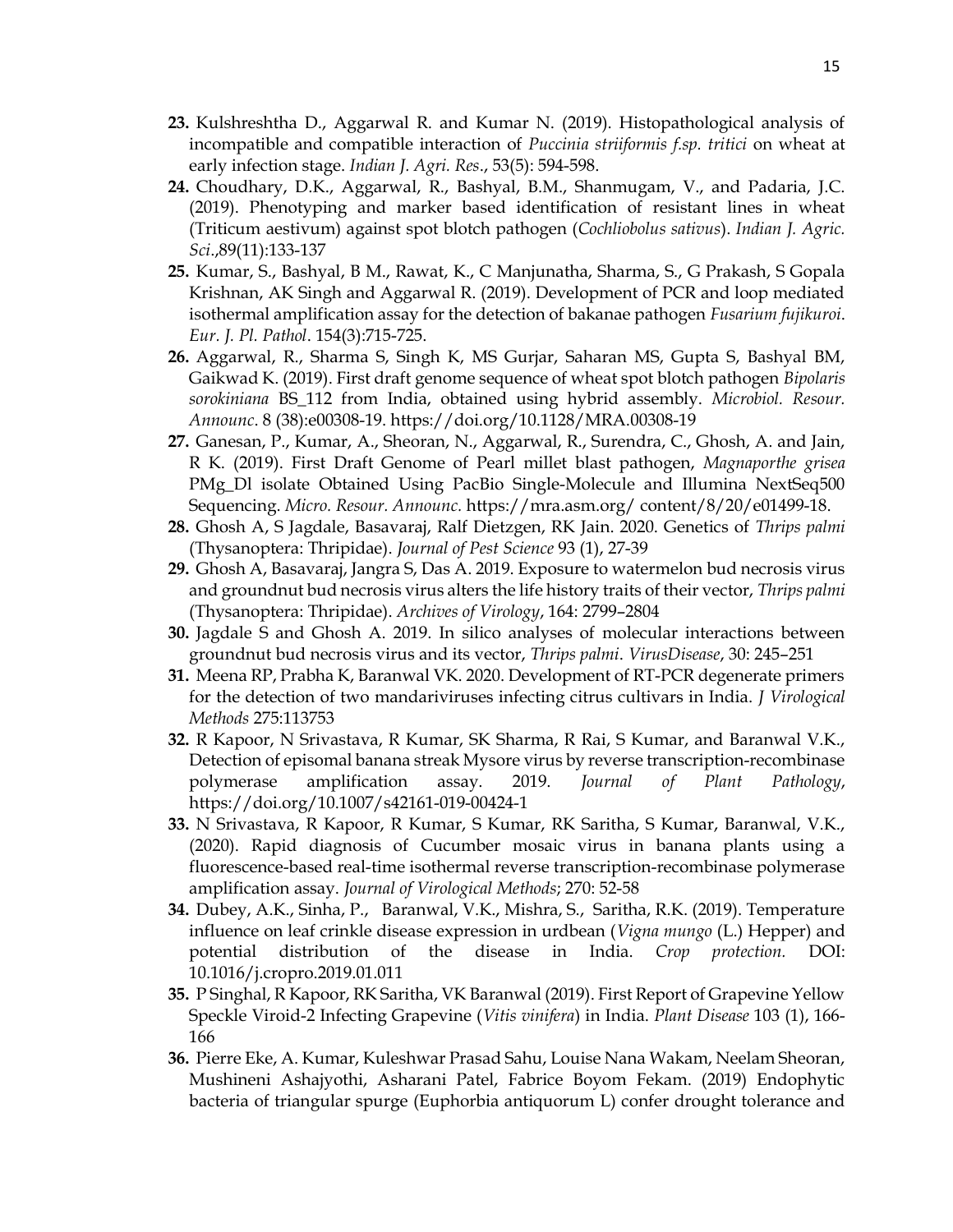induce growth promotion in tomato (Solanum lycopersicum L.). Microbiological Research 228, 126302

- 37. A. Kumar, Sharma Jyotsana, Vibhuti Munjal, K Sakthivel, Sunil Kumar Thalor, Kalyan Kumar Mondal, Shivakumar Chinchure, Ramakant Gharate. (2019). Polyphasic phenotypic and genetic analysis reveals clonal nature of Xanthomonas axonopodis pv. punicae causing pomegranate bacterial blight, Plant Pathology (BSPP) https://bsppjournals.onlinelibrary.wiley.com/doi/abs/10.1111/ppa.13128
- 38. VN Agisha, A. Kumar, SJ Eapen, N Sheoran, R Suseelabhai. (2019). Broad-spectrum antimicrobial activity of volatile organic compounds from endophytic Pseudomonas putida BP25 against diverse plant pathogens. Biocontrol Science and Technology 29 (11), 1069-1089
- 39. Ganesan Prakash, A. Kumar, Neelam Sheoran, Rashmi Aggarwal, Chellapilla Tara Satyavathi, Surendra K Chikara, Arpita Ghosh, Rakesh Kumar Jain. (2019). First Draft Genome Sequence of a Pearl Millet Blast Pathogen, Magnaporthe grisea Strain PMg\_Dl, Obtained Using PacBio Single-Molecule Real-Time and Illumina NextSeq 500 Sequencing, Microbiology Resource Announcements 8 (20), e01499-18
- 40. Madhupriya, A. Kumar, GP Rao, SMP Khurana. (2019). Development and utilization of gyrA and gyrB gene-based diagnostics for the phytoplasma classified under 16Sr I group in plants and insects. Biotech 9 (5), 177
- 41. K Abirami, K Sakthivel, N Sheoran, V Baskaran, RK Gautam, BA Jerard, A. Kumar. (2019) Occurrence of Anthracnose Disease Caused by Colletotrichum siamense on Dragon Fruit (Hylocereus undatus) in Andaman Islands, India. Plant Disease 103 (4), 768-768 https://doi.org/10.1094/PDIS-09-18-1489-PDN
- 26. A Balamurugan, K Sakthivel, A. Kumar, M Muthamilan. (2019) First report of Curvularia hominis inciting fruit rot of ridge gourd (Luffa acutangula) in Tamil Nadu, India. Journal of Plant Pathology, https://doi.org/10.1007/s42161-019-00417-0
- 27. Singh K, Sharma RM, Dubey AK, Kamil D, Lekshmy S, Awasthi OP and Jha GK (2019). Phytophthora nicotianae Breda de Haan induced stress changes in citrus rootstock genotypes. Indian Journal of Experimental Biology 57: 248-258. (NAAS 6.93)
- 28. Kumari M, Swaroop K, Singh SK, Kamil D, Singh B and Bharadwaj C. (2019). Response of gladiolus genotypes to *in vivo* inoculation of *Fusarium oxysporum* f. sp. gladioli on growth, flowering and disease incidence. Indian Journal of Agricultural Sciences 89 (2): 268–78.
- 29. Bahadur A, Kamil D\*, Debnath D, Kumari A, Tyagi A and Prameeladevi T. (2019). First Report of Stem Rot Disease of Rose Mallow (Hibiscus rosa sinensis) caused by Sclerotium rolfsii in India. Plant Disease. https://doi.org/10.1094/PDIS-09-18-1480-PDN
- 30. Dangi1 R, Sinha P, Islam S, Gupta A, Kumar A, Rajput LS, Kamil D and Khar A. (2019). Screening of onion accessions for Stemphylium blight resistance under artificially inoculated field experiments. Australasian Plant Pathology. DOI: https://doi.org/10.1007/s13313-019-00639-x
- 31. Yadav DK, Kaushik P, Pankaj, Rana VS, Kamil D, Khatri D and Shakil NA (2019). Microwave Assisted Synthesis, Characterization and Biological Activities of Ferrocenyl Chalcones and Their QSAR Analysis. Frontiers in Chemistry 7:814. doi: 10.3389/fchem.2019.00814.